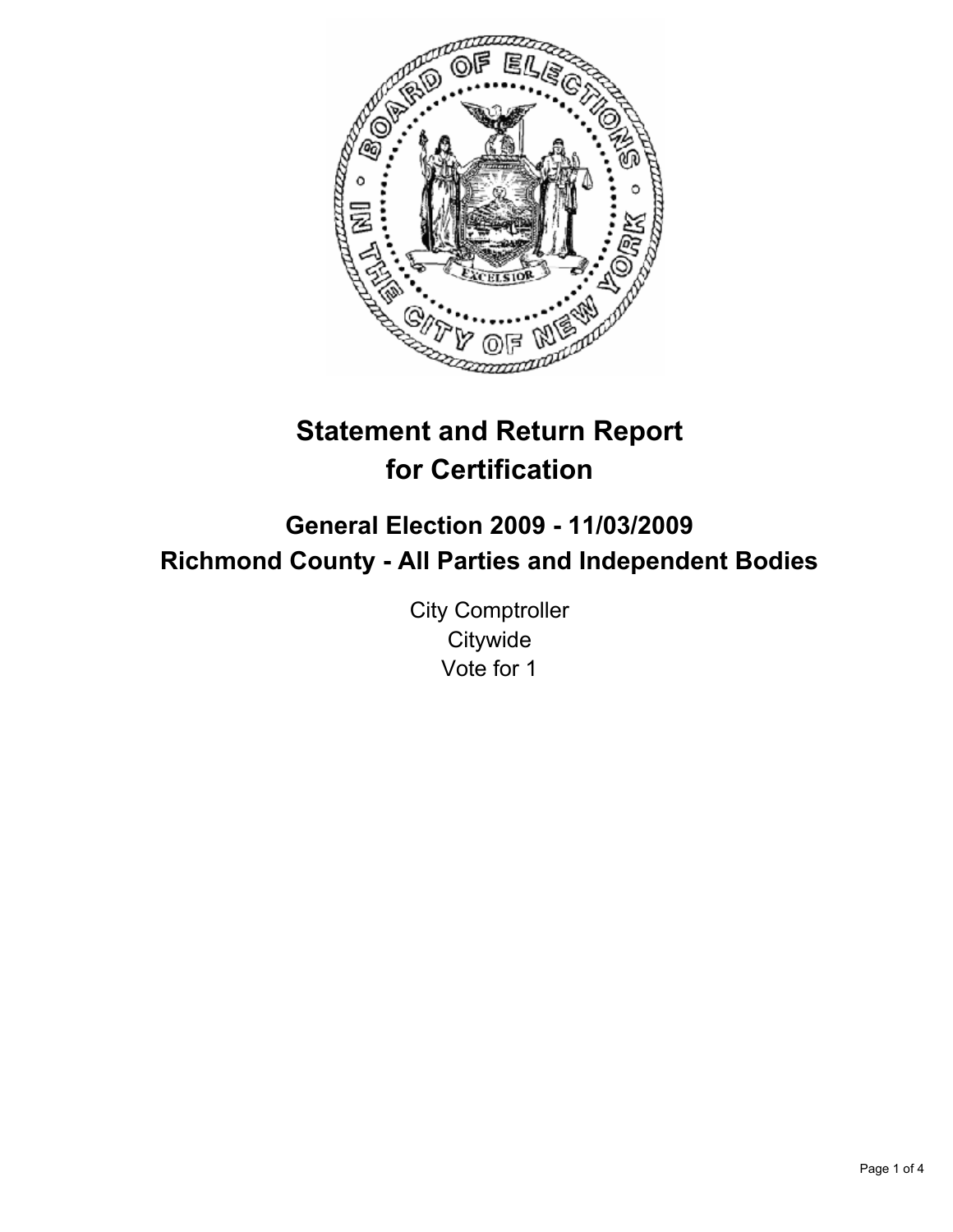

### **Assembly District 60**

| <b>PUBLIC COUNTER</b>         | 14,337 |
|-------------------------------|--------|
| <b>EMERGENCY</b>              | 7      |
| ABSENTEE/MILITARY             | 510    |
| <b>AFFIDAVIT</b>              | 99     |
| <b>Total Ballots</b>          | 14,953 |
| JOHN C LIU (DEMOCRATIC)       | 5,115  |
| JOSEPH A MENDOLA (REPUBLICAN) | 5,774  |
| STUART AVRICK (CONSERVATIVE)  | 728    |
| JOHN C LIU (WORKING FAMILIES) | 438    |
| SALIM EJAZ (RENT IS TOO HIGH) | 126    |
| JOHN CLIFTON (LIBERTARIAN)    | 80     |
| JOHN FRISCIA (WRITE-IN)       | 1      |
| <b>Total Votes</b>            | 12,262 |
| Unrecorded                    | 2,691  |

**Assembly District 61**

| <b>PUBLIC COUNTER</b>         | 21,888 |
|-------------------------------|--------|
| <b>EMERGENCY</b>              | 114    |
| ABSENTEE/MILITARY             | 630    |
| <b>AFFIDAVIT</b>              | 164    |
| <b>Total Ballots</b>          | 22,796 |
| JOHN C LIU (DEMOCRATIC)       | 11,716 |
| JOSEPH A MENDOLA (REPUBLICAN) | 4,883  |
| STUART AVRICK (CONSERVATIVE)  | 964    |
| JOHN C LIU (WORKING FAMILIES) | 764    |
| SALIM EJAZ (RENT IS TOO HIGH) | 241    |
| JOHN CLIFTON (LIBERTARIAN)    | 124    |
| DAVID YASKY (WRITE-IN)        | 1      |
| MICHAEL SCHNALL (WRITE-IN)    | 1      |
| <b>Total Votes</b>            | 18,694 |
| Unrecorded                    | 4,102  |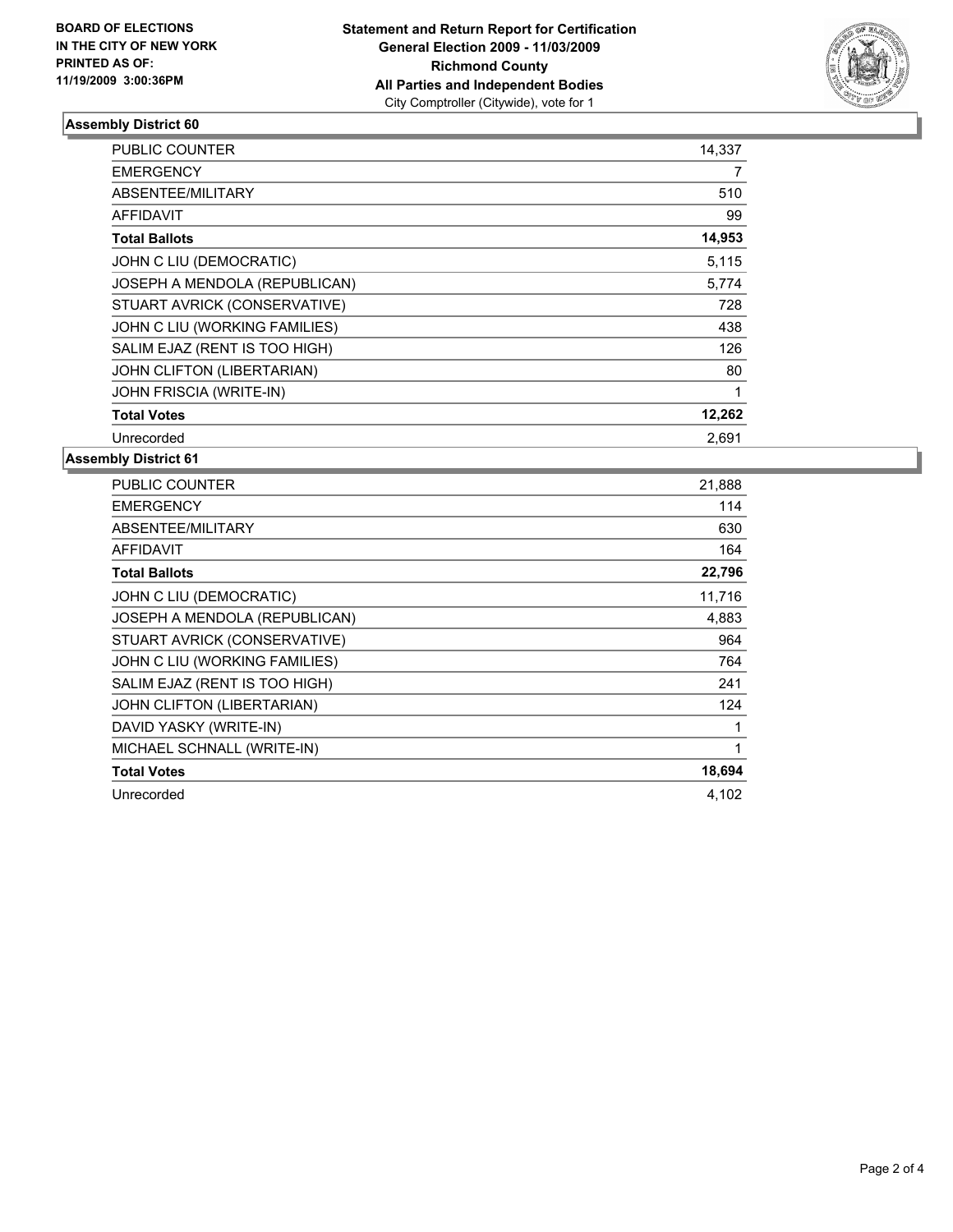

### **Assembly District 62**

| <b>PUBLIC COUNTER</b>         | 24,812 |
|-------------------------------|--------|
| <b>EMERGENCY</b>              | 13     |
| ABSENTEE/MILITARY             | 717    |
| <b>AFFIDAVIT</b>              | 136    |
| <b>Total Ballots</b>          | 25,678 |
| JOHN C LIU (DEMOCRATIC)       | 7,497  |
| JOSEPH A MENDOLA (REPUBLICAN) | 11,773 |
| STUART AVRICK (CONSERVATIVE)  | 1,368  |
| JOHN C LIU (WORKING FAMILIES) | 595    |
| SALIM EJAZ (RENT IS TOO HIGH) | 136    |
| JOHN CLIFTON (LIBERTARIAN)    | 79     |
| LISA BAROZ (WRITE-IN)         | 1      |
| RJ GUERCIO (WRITE-IN)         | 1      |
| RYAN MURPHY (WRITE-IN)        | 1      |
| STEVE FIALA (WRITE-IN)        | 1      |
| <b>Total Votes</b>            | 21,452 |
| Unrecorded                    | 4,226  |

### **Assembly District 63**

| <b>PUBLIC COUNTER</b>               | 20,647 |
|-------------------------------------|--------|
| <b>EMERGENCY</b>                    | 82     |
| ABSENTEE/MILITARY                   | 611    |
| <b>AFFIDAVIT</b>                    | 121    |
| <b>Total Ballots</b>                | 21,461 |
| JOHN C LIU (DEMOCRATIC)             | 8,914  |
| JOSEPH A MENDOLA (REPUBLICAN)       | 7,373  |
| STUART AVRICK (CONSERVATIVE)        | 870    |
| JOHN C LIU (WORKING FAMILIES)       | 513    |
| SALIM EJAZ (RENT IS TOO HIGH)       | 188    |
| JOHN CLIFTON (LIBERTARIAN)          | 106    |
| CHARLES MONTGOMERY BURNS (WRITE-IN) | 1      |
| DAN BONANNO (WRITE-IN)              | 1      |
| DAVID YASSKY (WRITE-IN)             | 1      |
| <b>Total Votes</b>                  | 17,967 |
| Unrecorded                          | 3,494  |